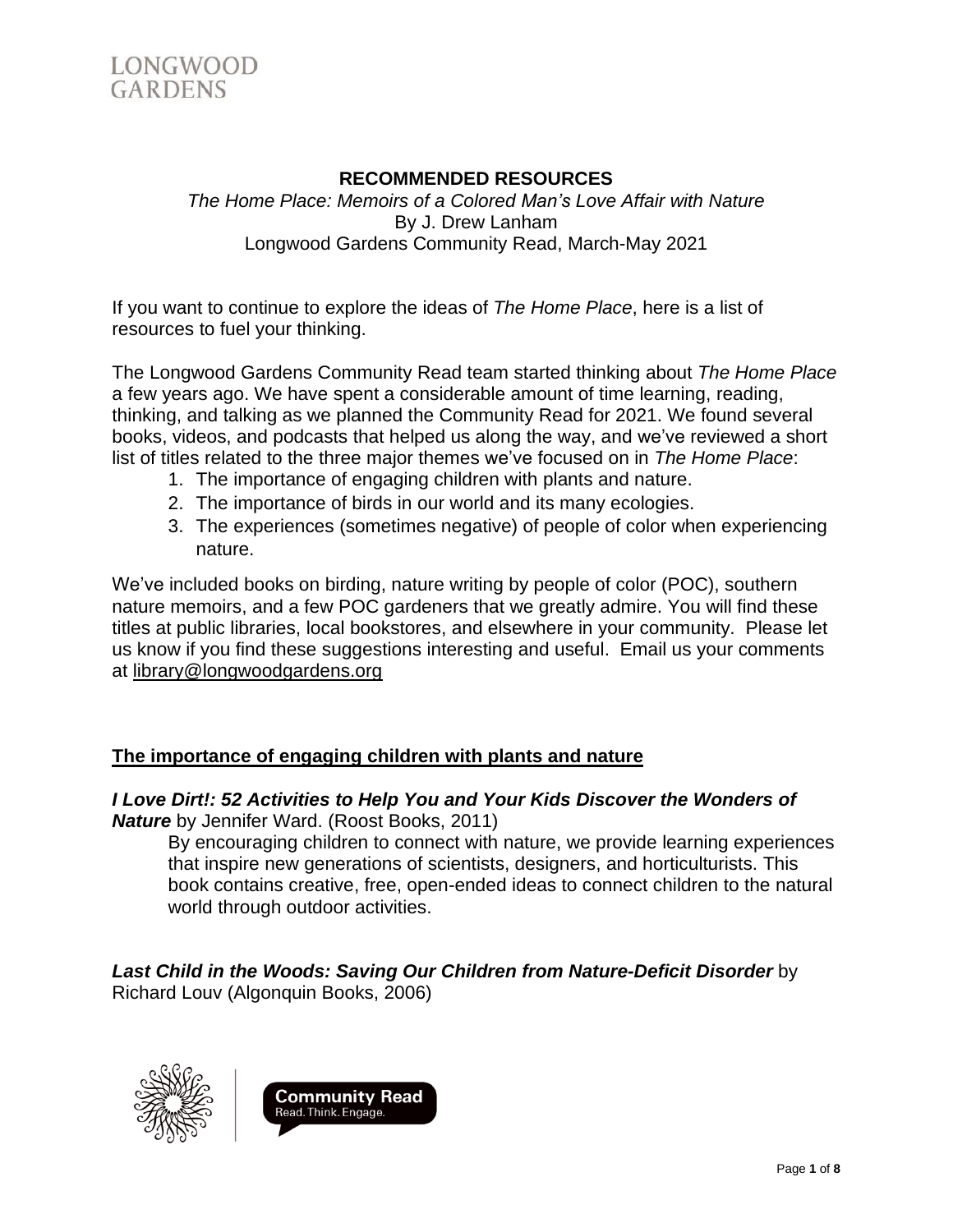Richard Louv is passionate about reconnecting children and nature. This book provides research about the ill effects that 21<sup>st</sup> century living and its inherent "nature-deficit disorder" can have on our children, as well as solutions for families, schools, youth organizations and others to reverse the trend.

## **Seed Your Future** resources:

Seed Your Future is the movement to promote horticulture and inspire people to pursue careers working with plants.

• Students can access Seed Your Future's creative resources here: <https://www.seedyourfuture.org/students>

# **The importance of birds in our world and its many ecologies.**

### **Birds at Longwood Gardens**

Birds play a very important part in Longwood's ecosystem and we are committed to their stewardship.

- *Conserving the Brilliant Bluebird* blog: [https://longwoodgardens.org/blog/2020-](https://longwoodgardens.org/blog/2020-06-03/conserving-brilliant-bluebird) [06-03/conserving-brilliant-bluebird](https://longwoodgardens.org/blog/2020-06-03/conserving-brilliant-bluebird)
- eBird: Longwood Gardens bird species count (over 200 bird species have been spotted at Longwood) <https://ebird.org/hotspot/L503790>

# *Birds of North America* with Jason Ward (YouTube series)

[https://www.youtube.com/playlist?list=PLZVnnAt5\\_5lbqaQNNg-LEPwdRbj\\_nf5hU](https://www.youtube.com/playlist?list=PLZVnnAt5_5lbqaQNNg-LEPwdRbj_nf5hU)

This series is a fun introduction to all things birding. Ward is committed birder of color (since age 14) and science communicator. He infuses the series with a youthful enthusiasm and charm. He introduces the joy of birding through easy lessons (Ward teaches the basics of binoculars in a few minutes, for example) on the culture surrounding birding; and introduces noteworthy birders, including Drew Lanham. Each episode is short (mostly 5-7 minutes). The Community Read team found the series to be quite addictive. Ward makes the topic understandable and approachable. Great resource to use as a conversation starter or easy lesson for a classroom.



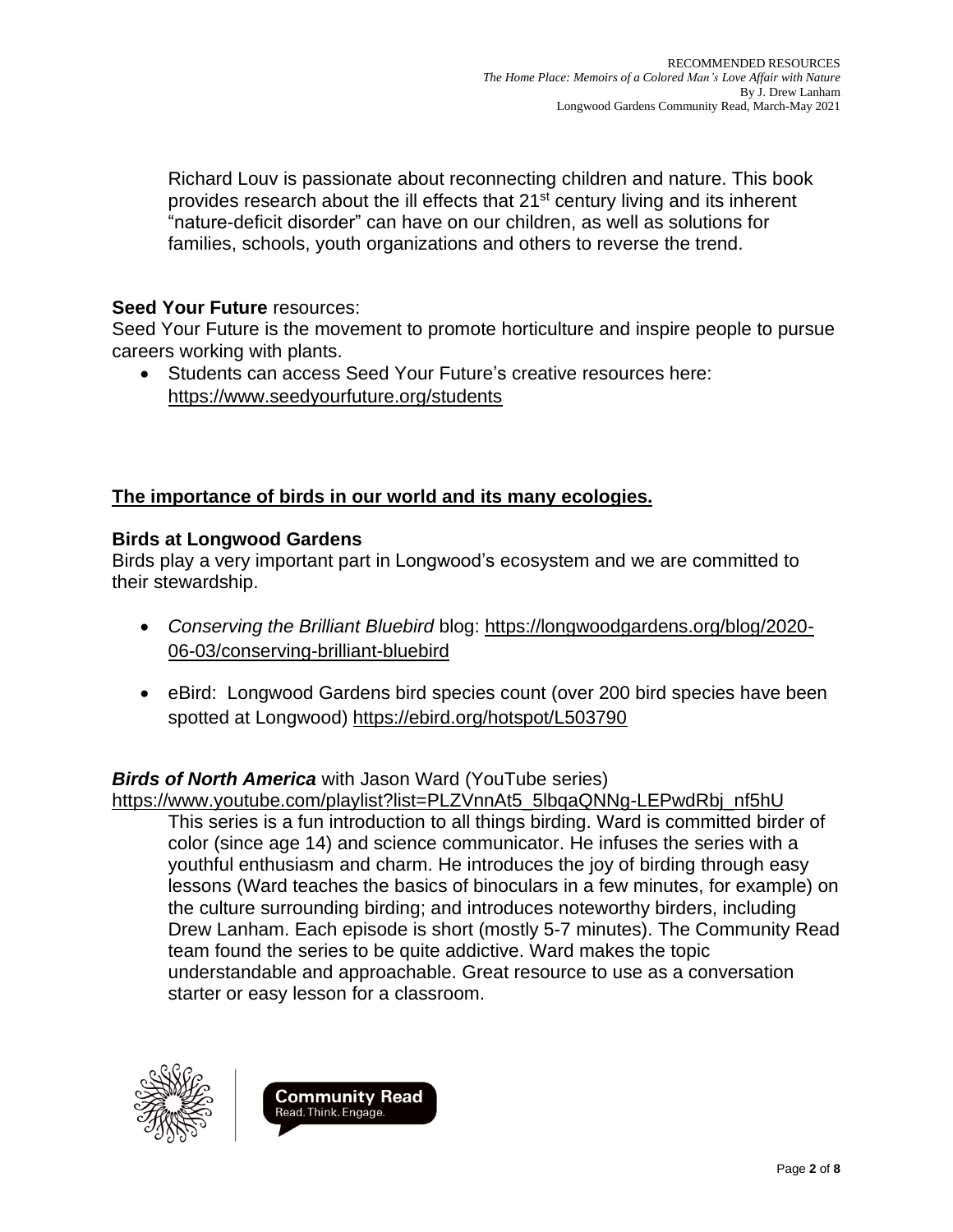**Cornell Lab of Ornithology** resources:

- **Celebrate Urban Birds:** Celebrate Urban Birds is a citizen science project focused on better understanding the value of green spaces for birds. This project connects people of all ages and backgrounds to birds and the natural world through the arts and fun neighborhood activities. They offer mini-grants, youth development opportunities, seasonal challenges, and much more.
- **Merlin App**: Free, instant bird ID help for 6,000+ birds for North and South America, Europe, Asia, and Australia. [http://merlin.allaboutbirds.org](http://merlin.allaboutbirds.org/)
- **All About Birds**: A free online resource dedicated to information about birds and bird-watching [https://www.allaboutbirds.org](https://www.allaboutbirds.org/)
- **eBird**: eBird is among the world's largest biodiversity-related science projects, with more than 100 million bird sightings contributed each year by eBirders around the world. Birders enter when, where, and how they went birding, and then fill out a checklist of all the birds seen and heard during the outing. <https://ebird.org/home>
- **Science & Nature Activities for Cooped Up Kids** <https://www.birds.cornell.edu/k12/science-nature-activities-for-cooped-up-kids/>
- **Spanish Language** Cornell Lab of Ornithology Resources <https://www.birds.cornell.edu/k12/spanish-language/>
- **Conduct Science Investigations** [https://www.birds.cornell.edu/k12/conducting](https://www.birds.cornell.edu/k12/conducting-investigations/)[investigations/](https://www.birds.cornell.edu/k12/conducting-investigations/)

# *Peterson Field Guides*

Roger Tory Peterson started this classic nature identification series in 1934 with his groundbreaking *A Field Guide to the Birds*. Containing clear illustrations and a novel identification system with arrows pointing out differences in like species, the book and a pair of binoculars could help anyone identify birds. Almost 90 years later, the Peterson Field Guides bring us closer to nature by enabling identification of the flora and fauna around us with clear and precise visuals and descriptions.



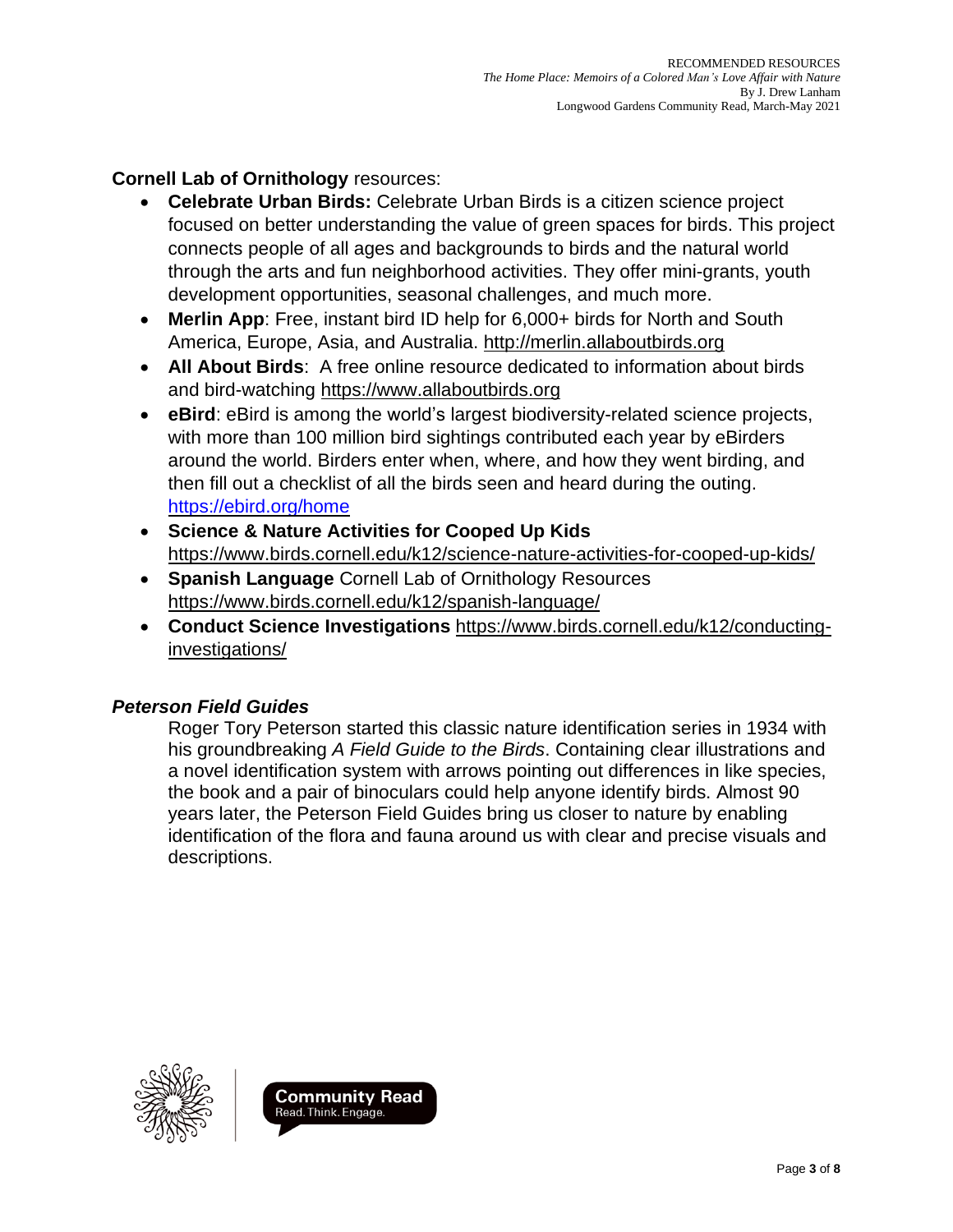## **The experiences of people of color when experiencing nature.**

# *Black Faces Whites Spaces; Reimagining the Relationship of African Americans*

*to the Great Outdoors* by Carolyn Finney (University of North Carolina Press, 2014) Why might Drew Lanham and other African Americans feel uncomfortable and unwelcome in America's parks and green spaces? Finney's book will help explore some answers to this question. Finney—scholar, consultant, and activist--draws upon scholarship and popular culture to systematically review the relationship of African Americans and the environment over the last half of the twentieth and early 21<sup>st</sup> centuries. In this book Finney seeks to construct a larger, more inclusive view of the environment while dissecting how race, the American culture, and nature are intertwined. This is a challenging, thoughtprovoking book that highlights some of the barriers and opportunities presented regarding Drew Lanham's idea to "*Get more of people of color 'out there.'*"

### *Black in the Garden* (Podcast)

This relative newcomer to the podcast scene (2 seasons) is hosted by selfproclaimed 'Plantrepreneur' Colah B. Tawkin. The conversations "happen at the intersection of Black Culture and horticulture in world where all the garden fairies and most of the gnomes are white." The host and the conversation are young and tend to be widely enthusiastic about all things plant-related but does not shy away from discussion of racial issues in horticulture. This podcast gives the Community Read team hope that gardens, plants, and nature continue to attract enthusiastic young supporters, resulting in fresh, relaxed, and fun conversations about gardening and plants. There is plenty to enjoy and learn here.

#### *Black Nature: Four Centuries of African American Nature Poetry* edited by Camille T. Dungy (University of Georgia Press, 2009)

Editor Camille T. Dungy has compiled 180 poems spanning more than 400 years of African American poetry that offer a "new way of thinking about nature writing and writing by black Americans." This anthology highlights celebrated voices as well as newer artists, presenting them in thematic groupings accompanied by her own insightful essays. Unlike most anthologies, this is one that can be read in its entirety, like a novel, but will also be dipped into again and again for its wise reminder that African Americans have been writing about nature for hundreds of years.



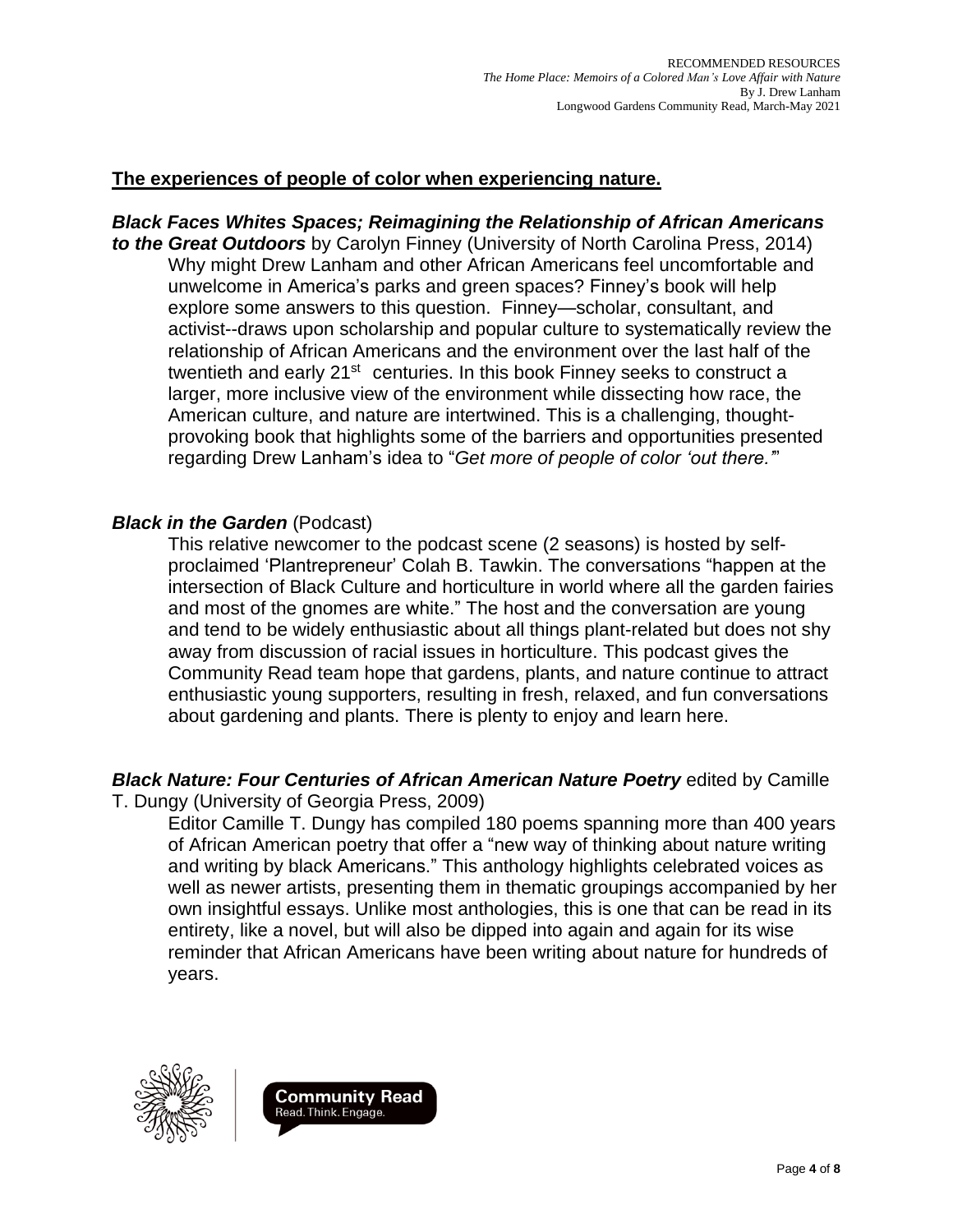*The Colors of Nature; Culture, Identity, and the Natural World* edited by Alison H. Deming and Lauret E. Savoy (Milkweed Editions, 2011)

Editors Lauret Savoy and Alison Deming collected writings that expand a frame of reference for nature writing beyond the usual Euro-American perspective. We highly recommend it. For the Community Read team this book opened a whole new appreciation for a broader array of POC writers on gardens, plants, and nature. There are several writers included in that book that the Community Read team continues to follow, read, and learn from (including Lauret Savoy's own penetrating and personal exploration of race and landscape, *Trace*). The essays are all relatively short (5-10 pages) and cover a wide array of topics and cultural perspectives. This is an interesting book to dip into here and there or read cover to cover.

*Farming While Black: Soul Fire Farm's Practical Guide to Liberation on the Land*

by Leah Penniman; foreword by Karen Washington (Chelsea Green Publishing, 2018) *Farming While Black* is devoted to guiding (and inspiring) new POC farmers as an act of social good. Food deserts exist for communities of color across America. Penniman became determined to contribute to a better path forward. When she and others created Soul Fire Farm their goal was first grow much needed fresh vegetables and fruit and then help to introduce and educate. The lessons learned from those efforts (and struggles) are the genesis of this book. From that hard work comes this how-to guide for every step, informed by knowledge gained through experience. The love and commitment come through on every page along with practical advice and plenty of resources for help along the way.

*Half My World: The Garden of Anne Spencer, A History and Guide* by Rebecca T. Frischkorn and Reuben M. Rainey (Warwick House Publishing, 2003) Anne Spencer (1901-1975) was a Harlem Renaissance poet, librarian, and educator from Lynchburg, Virginia. Much like Drew Lanham, in her childhood she "sought solitude in woods and fields near her home, collecting wildflowers, listening to the calls of birds, or just sitting on the riverbank alone with her memories and dreams" (p. 12). She and her husband created a lush and thoughtfully designed garden together at their home, which served as creative inspiration for her poetry. She did much of her writing in a tiny cottage office in the garden. This lovely book is filled with details of Spencer's life and family, descriptions and photos of her garden (now restored), and examples of her powerful poetry.



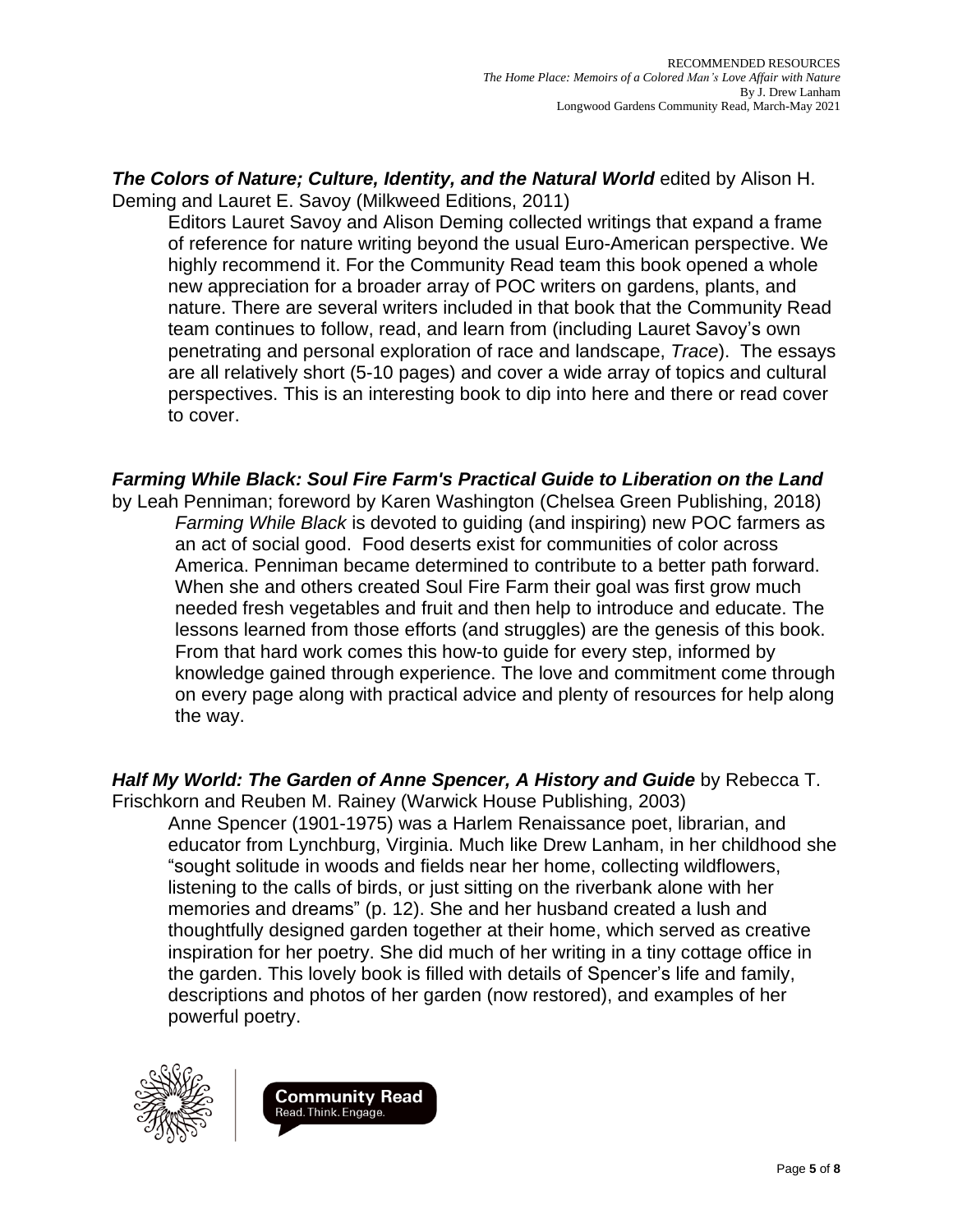**Interview with Rue Mapp**, Founder of Outdoor Afro (Podcast episode) <https://www.stitcher.com/podcast/the-heinz-endowments/we-can-be/e/64934826>

Outdoor Afro has become the nation's leading, cutting edge network that celebrates and inspires Black connections and leadership in nature. "We help people take better care of themselves, our communities, and our planet!" Outdoor Afro is a national non-profit organization with leadership networks around the country.

*In the Shadow of Slavery: Africa's Botanical Legacy in the Atlantic World* by Judith

A. Carney and Richard Nicholas Rosomoff (University of California Press, 2009) This book shines a light on the food plants that African slaves in the Americas grew for their own sustenance. Many of those plants originally came from Africa, and the skills to grow them were carried by the people transported in the slave ships. The authors demonstrate the importance of African plants and African people in the development of the botanical legacy of the Atlantic area, a story that is not often told.

# *A Man Named Pearl* (Docurama Films, 2008)

American topiary artist Pearl Fryar's motto is "Love, Peace, and Goodwill." He has transformed his yard in Bishopville, South Carolina into an astounding and whimsical topiary garden. When he first moved into the all-white neighborhood, he was told that "black people don't keep up their yards." This was all the motivation he needed to create his award-winning topiary masterpiece.

*Trace: Memory, History, Race, and the American Landscape* by Lauret Edith Savoy (Counterpoint Press, 2016)

*Trace* is a powerful and personal exploration of the American landscape through the lens of Lauret Savoy's point of view. As a scholar she explores the beautiful as well as painful episodes, especially for African Americans and Native Americans. To Savoy the American landscape is more than trees, mountains, and valleys. It is rich in meanings accumulated over time through human activity, personal memory, history, and spirit. In Savoy's highly readable prose, she takes the reader on journeys across America. And, with all journeys of discovery, one experiences that joy is in the discovery of how the past informs the present. This



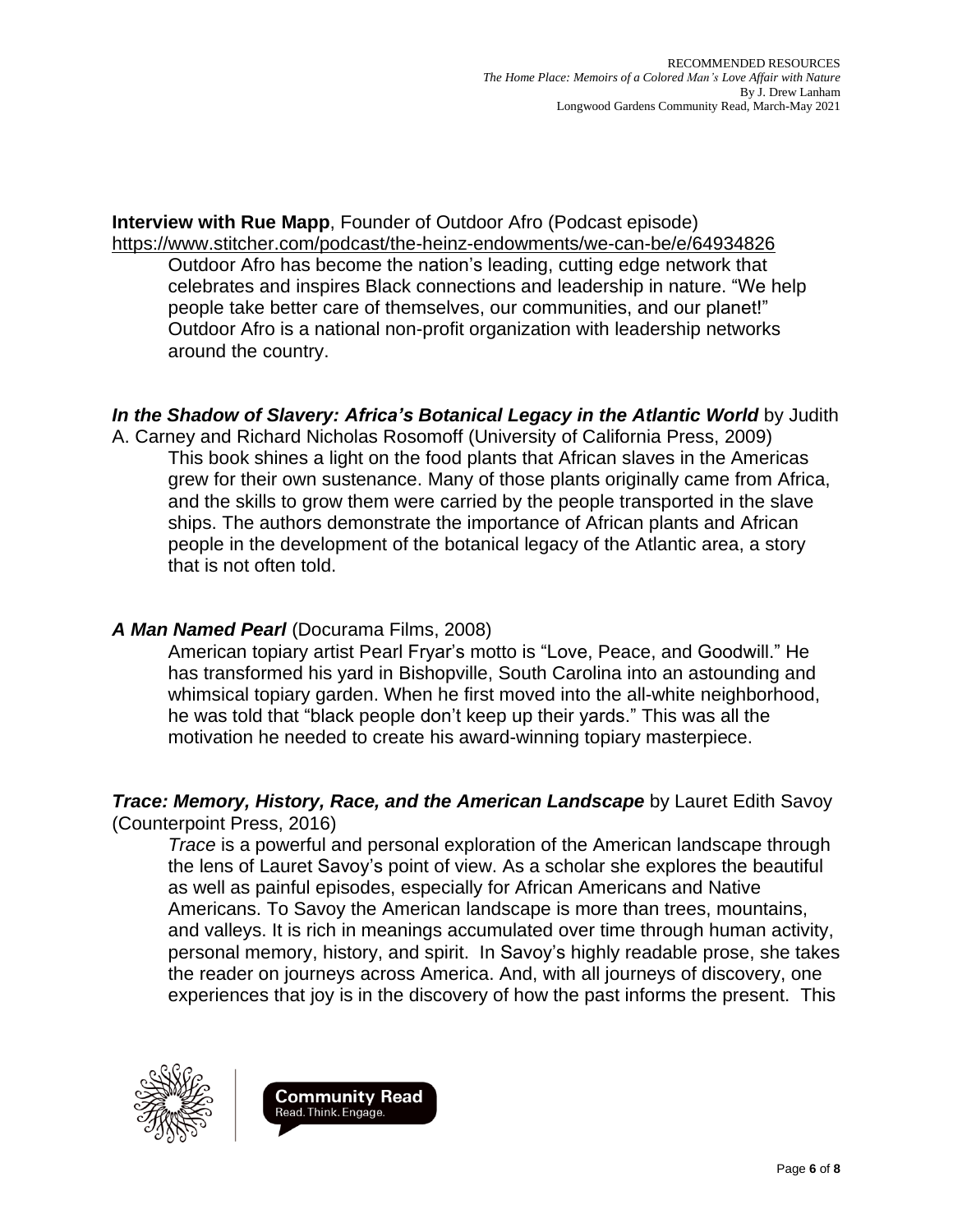book is a thought-provoking and original work of nonfiction. The Community Read team highly recommends it.

### *Working the Roots: Over 400 years of Traditional African-American Healing* by Michele E. Lee (Wadastick Publishers, 2014)

In *The Home Place*, author Drew Lanham writes that his grandmother Mamatha had a use – medicinal or culinary – for almost every plant growing outside her door. She employed "an array of concocted potions, herbal remedies, and incantations to treat illness as readily as anyone else would use over-the-counter drugs" (p. 41). *Working the Roots* gives insight into where some of those remedies may have originated. The author interviewed over 20 southern African-American traditional healers about their knowledge and practice. The book is divided into two parts: fascinating first-person narratives, and a reference guide to the plants and their traditional treatments.

# **Other Recommended Resources**

*Ecology of a Cracker Childhood* by Janisse Ray (Milkweed Editions, 1999) Janisse Ray grew up on a junkyard in rural southern Georgia: "It's flat, monotonous, used-up, hotter than hell in summer and cold enough in winter that orange trees won't grow….unless you look close, there's little majesty." Despite the lack of obvious beauty in her surroundings, Ray is tied to the land and proud of her upbringing. In her beautiful memoir, she parallels her personal story with the story of the lost longleaf pine forests of the South. Drew Lanham acknowledges Ray as an early supporter of his writing, and her work as an influence on his.

# *H is for Hawk* by Helen MacDonald (Jonathan Cape, 2014)

This emotional memoir by writer, illustrator, and naturalist Helen MacDonald chronicles her attempt to counteract grief over her father's death by training a goshawk (a vicious predator bird). An experienced falconer, she followed the advice of eccentric author T.H. White's book *The Goshawk* in her training.